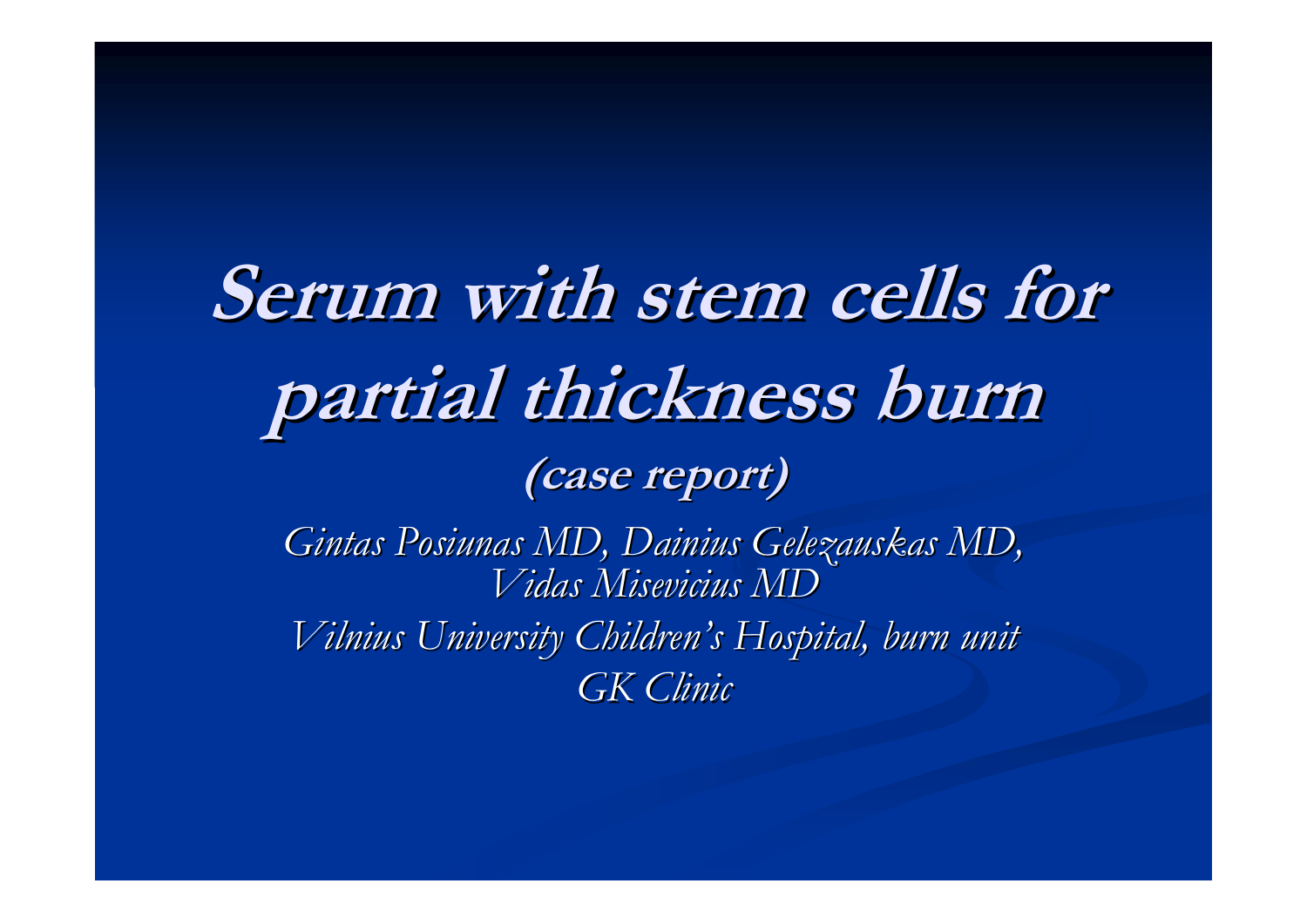### **Patient Patient**

- *13 year boy. 13 year boy.*
- *Burn of the face by flame after gasoline ignition 2006 Burn of the face by flame after gasoline ignition 2006- 10-11.*
- *Burn wound treated by silver cream (Sulfargine) for 6 Burn wound treated by silver cream (Sulfargine) for 6 days.*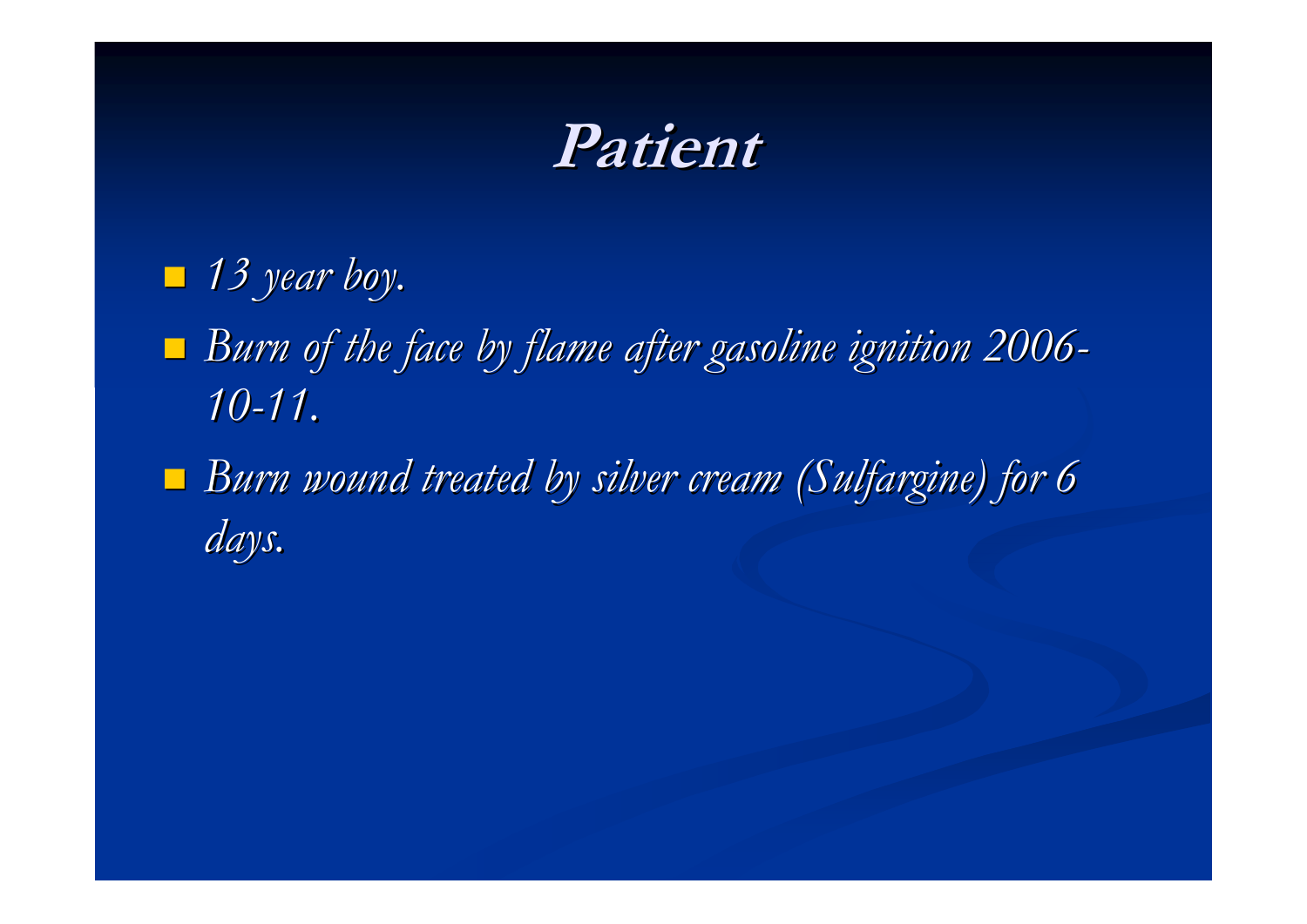### **Patient (6th day after the trauma) before the serum application before the serum application**

 *Partial thickness burn of the Partial thickness burn of the face end neck: face end neck: II A° burn of the face burn of the face II B burn of the neck II B burn of the neck*

> *Operation (skin grafting of the* meck wound) was under *consideration consideration*

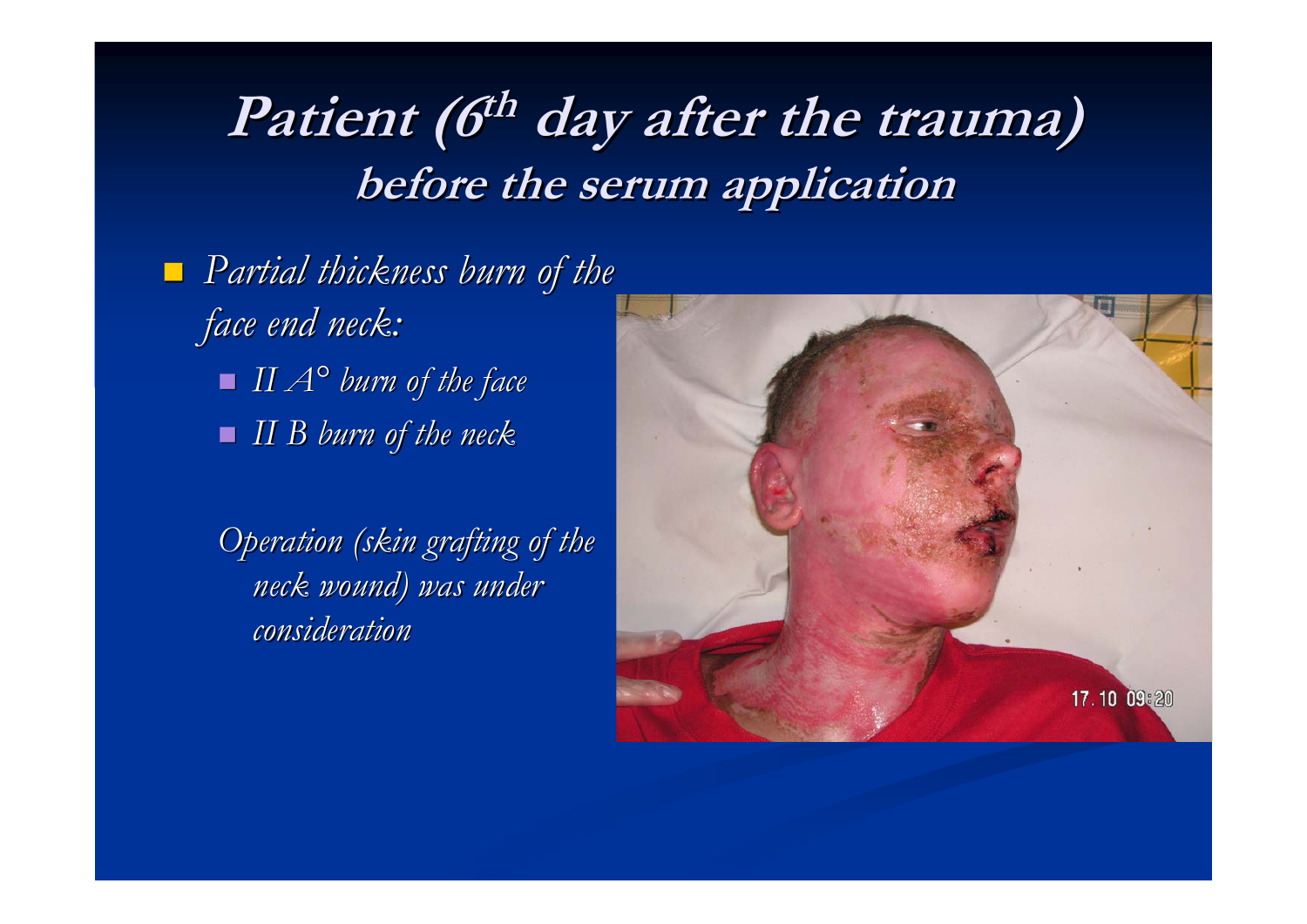# **Patient (6th day after the trauma) before the serum application before the serum application**

 *Hydrating serum containing Hydrating serum containing*  stem cells (DNA Health *Institute, Ventura, Institute, Ventura, California) was suggested. California) was suggested. Informed consent taken. Informed consent taken. First application on all face First application on all face and neck and neck 2006-10-17*

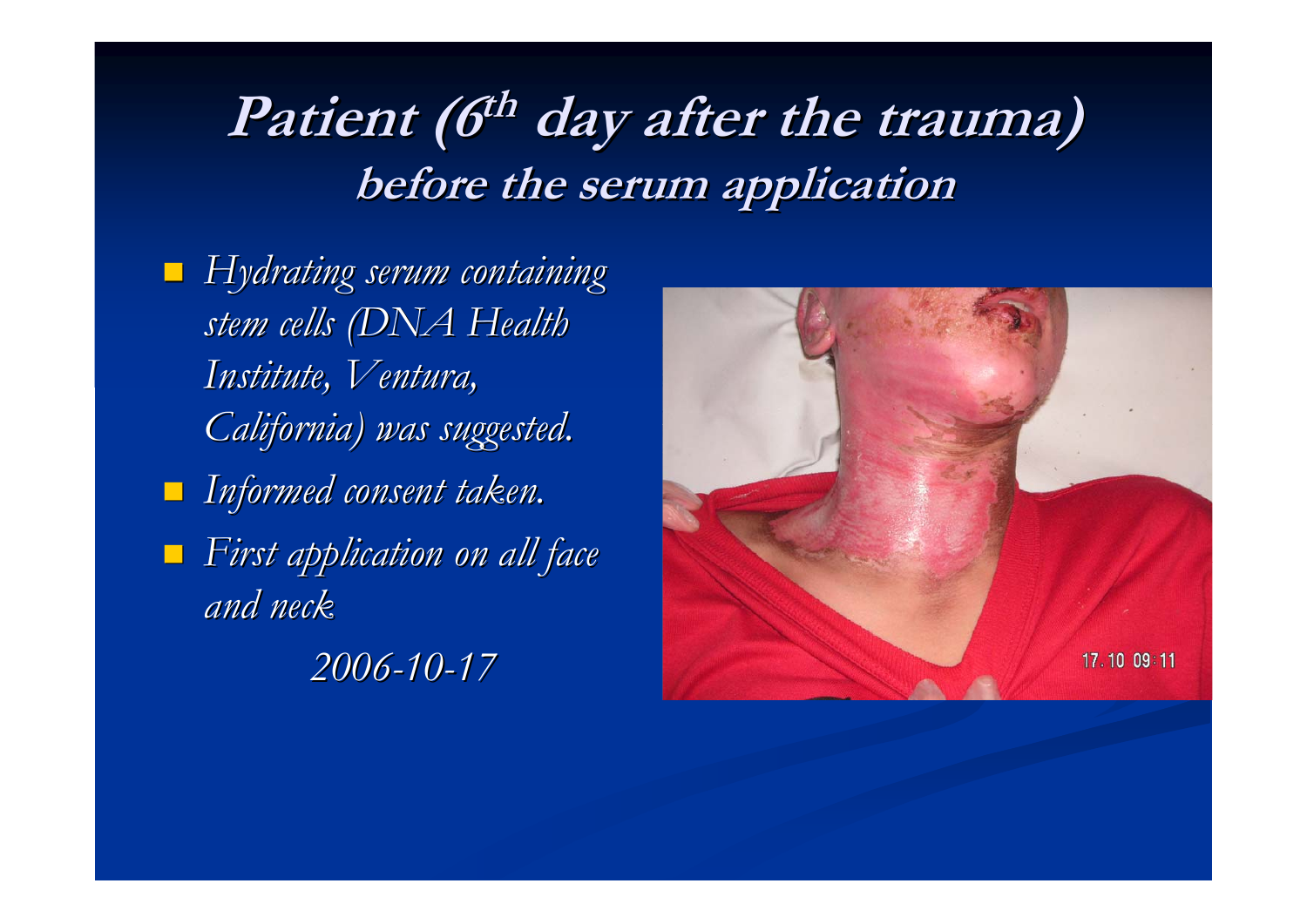# Patient (9<sup>th</sup> day after the trauma) **Before the second serum application Before the second serum application**

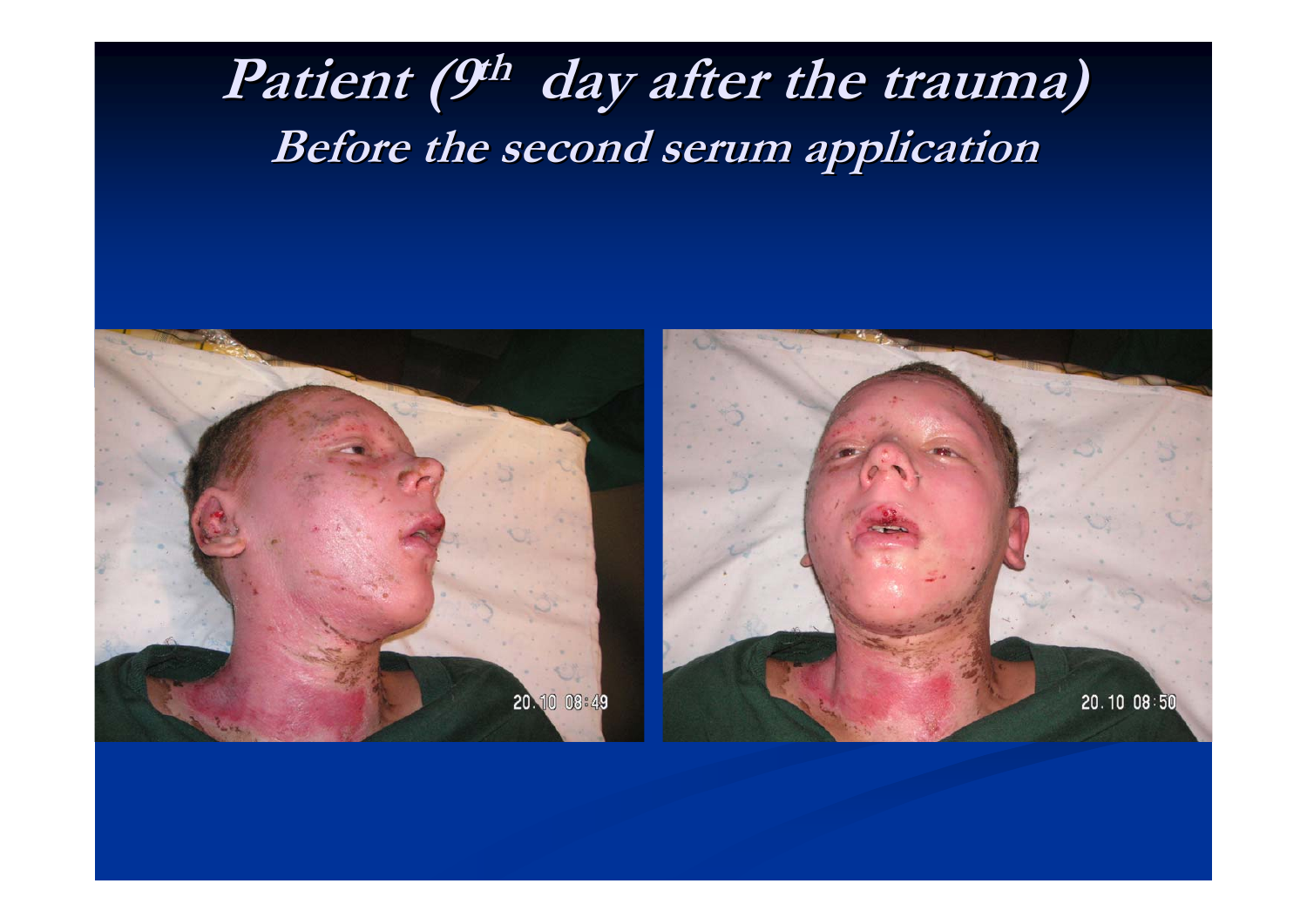# **Patient (12<sup>th</sup> day after the trauma) after the second application after the second application**